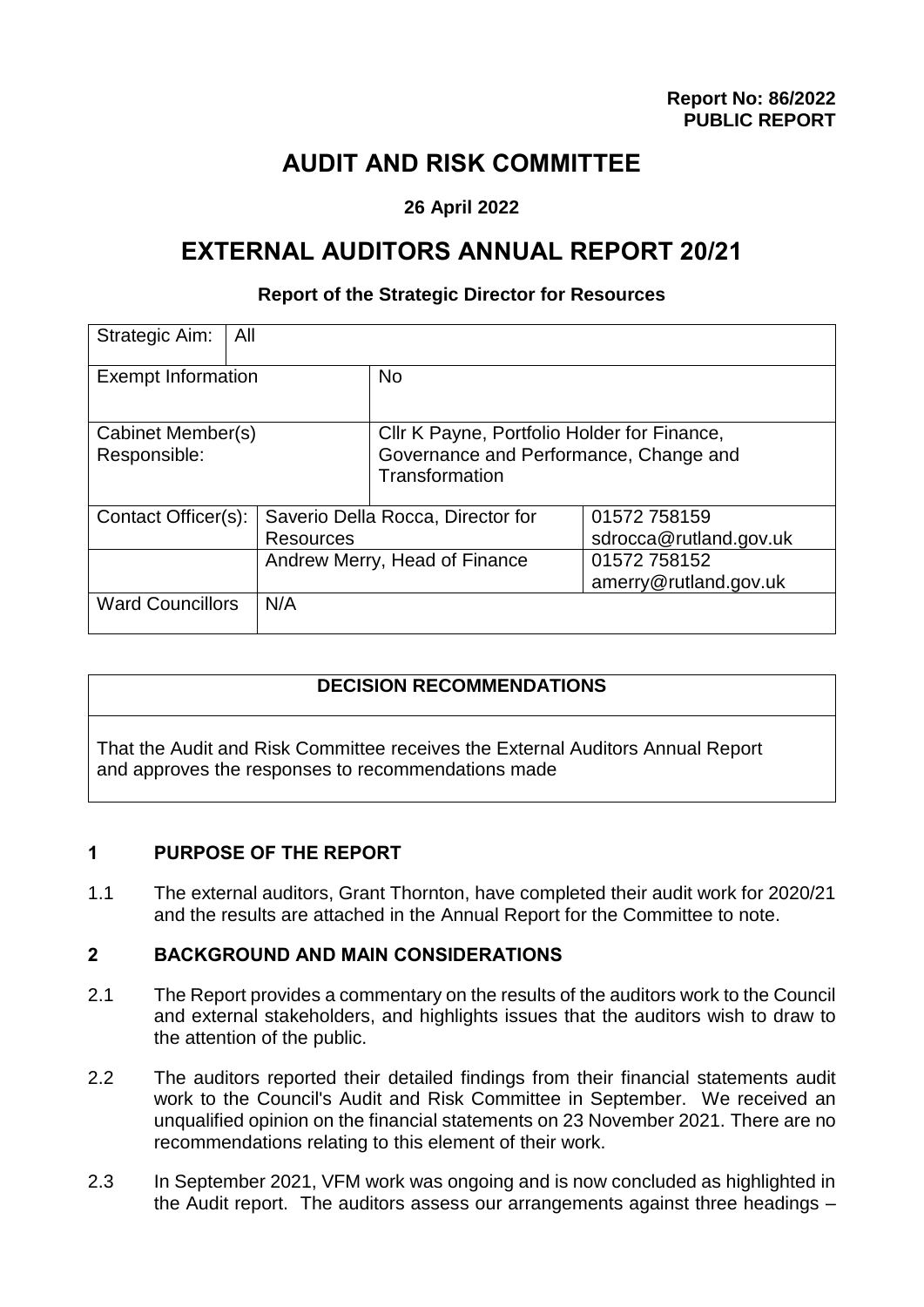financial sustainability, governance and improving economy, efficiency and effectiveness. The report is positive about our arrangements and there is only one recommendation identified on page 10 relating to linking risks to corporate plan objectives. This is not a significant issue but the Committee is asked to approve the response.

2.4 The Committee has previously indicated that it would be useful for the external auditors to present their findings to Full Council. This can be discussed at the meeting.

### **3 CONSULTATION**

3.1 None required.

## **4 ALTERNATIVE OPTIONS**

4.1 The Audit and Risk committee is responsible for overseeing external audit matters so there are no alternative options.

### **5 FINANCIAL IMPLICATIONS**

5.1 None.

## **6 LEGAL AND GOVERNANCE CONSIDERATIONS**

6.1 Section 3 of Part 3 of the Councils Constitution state that it is the responsibility of the Audit and Risk Committee to receive reports from the external auditors.

### **7 DATA PROTECTION IMPLICATIONS**

7.1 A data protection impact assessment has not been completed as there are no data protection implications.

### **8 EQUALITY IMPACT ASSESSMENT**

8.1 An Equality Impact Assessment (EqIA) has not been completed because there are no service, policy or organisational changes being proposed.

### **9 COMMUNITY SAFETY IMPLICATIONS**

9.1 There are no community safety implications.

#### **10 HEALTH AND WELLBEING IMPLICATIONS**

10.1 There are no health and wellbeing implications.

### **11 CONCLUSION AND SUMMARY OF REASONS FOR THE RECOMMENDATIONS**

11.1 This report presents the opinion from the external auditors and highlights some of the key matters, and asks the Audit and Risk Committee to approve the letter in line with their constitutional responsibility.

### **12 BACKGROUND PAPERS**

12.1 There are no additional background papers to the report.